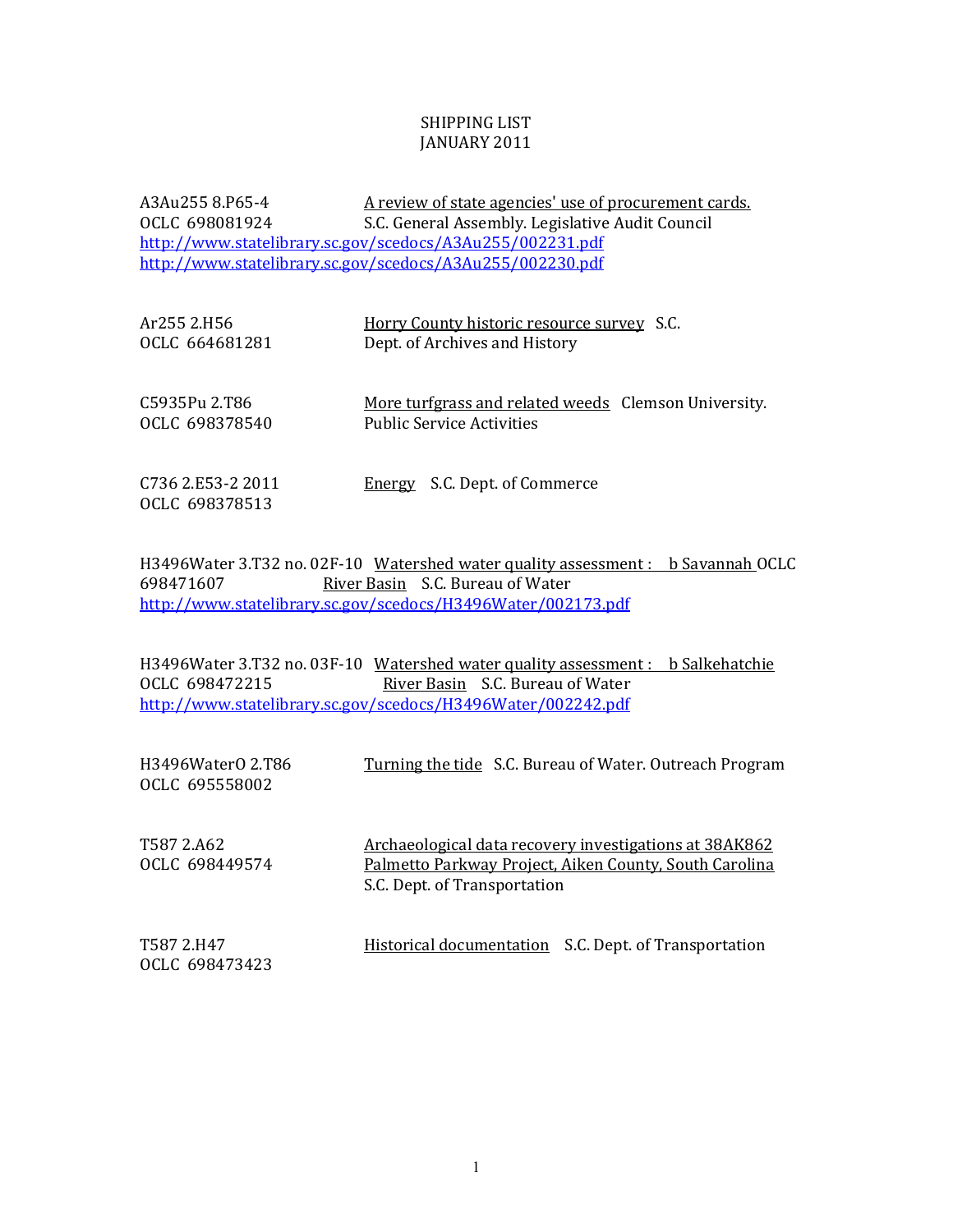## SERIALS SHIPPING LIST January 2011

Ag8357 3.M16 South Carolina market bulletin S.C. Department of Agriculture. OCLC 08246250 January 6, 2011 January 20, 2011 http://www.scda.state.sc.us/marketbulletin/marketbulletin.htm

C736 3.A27 **Activity report** S.C. Department of Commerce OCLC 122938249 2010 http://www.statelibrary.sc.gov/scedocs/C736/002240.pdf

C736 3.C55‐3 South Carolina commerce S.C. Department of Commerce OCLC 698377929 2011 v. 1

C736 3.E25 South Carolina economic outlook S.C. Department of Commerce CLC 297527365 December 2010 O http://www.statelibrary.sc.gov/scedocs/C736/002235.pdf

C7395 1. Comprehensive annual financial report S.C. Comptroller General's **Office** OCLC 15496693 2010 http://www.statelibrary.sc.gov/scedocs/C7395/002232.pdf

C7395 3.P56 Popular annual financial report. S.C. Comptroller General's Office. OCLC 311864362 2010 http://www.statelibrary.sc.gov/scedocs/C7395/002233.pdf

C7395 3.T61-2 Travel report S.C. Comptroller General 2009/10 Addendum OCLC 58392580

G7461 3.B82-6 Executive budget, fiscal year... S.C. Office of the Governor OCLC 54008960 2011/12 http://www.statelibrary.sc.gov/scedocs/G7461/002237.pdf

G7461 3.B82-6 Executive budget, fiscal year ... h [electronic resource]. S.C. S.C. Office of OCLC 698470138 the Governor 2011/12 <http://www.statelibrary.sc.gov/scedocs/G7461/002237.pdf>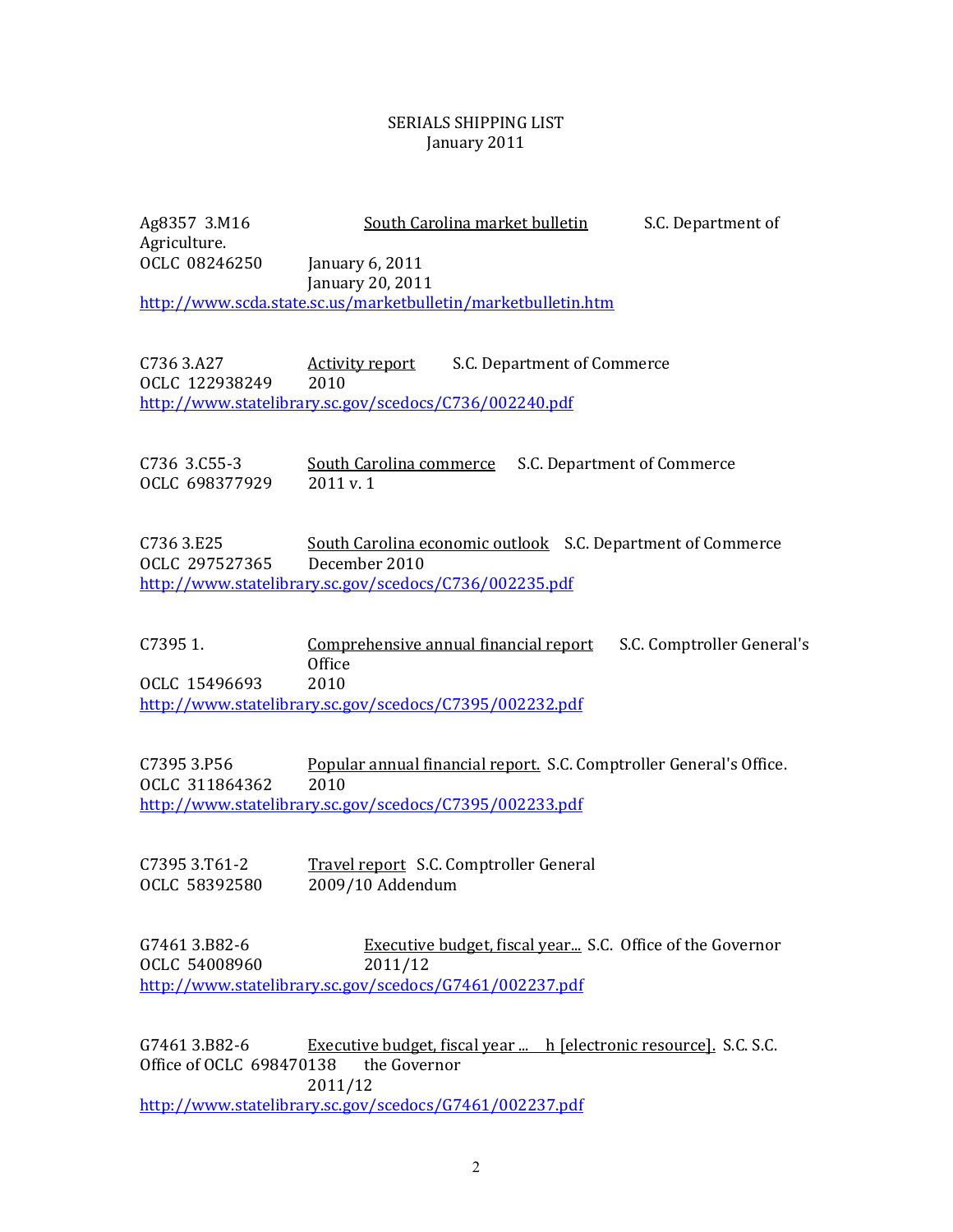G7463I 3.P65 Inaugural program S.C. Inaugural Committee OCLC 17622362 2011

H434 8.A51-2 South Carolina healthy connections (Medicaid) provider manual [electronic OCLC 697510997 resource] : ambulance services. S.C. Dept. of Health and Human Services.

2010

http://www.dhhs.state.sc.us/dhhsnew/ServiceProviders/ProviderManualsAll.asp?pType= **AmbulanceServices** 

H434 8.C54 South Carolina healthy connections (Medicaid) provider manual [electronic OCLC 697513564 resource] :clinic services. S.C. Dept. of Health and Human Services

2010

http://www.dhhs.state.sc.us/dhhsnew/ServiceProviders/ProviderManualsAll.asp?pType= Medical%20Clinics

H434 8.C55 South Carolina healthy connections (Medicaid) provider manual [electronic OCLC 697495297 resource]: community long‐term care S.C. Dept. of Health and Human Services

2010

http://www.dhhs.state.sc.us/dhhsnew/ServiceProviders/ProviderManualsAll.asp?pType=L ong%20term%20care

H434 8.C55‐3 South Carolina healthy connections (Medicaid) provider manual **[electronic** 

OCLC 697485273 resource]: community mental health services S.C. Dept. of Health and Human Services 2010

http://www.dhhs.state.sc.us/dhhsnew/ServiceProviders/ProviderManualsAll.asp?pType= Community%20Mental%20Health

H434 8.D35‐3 South Carolina healthy connections (Medicaid) provider manual [electronic OCLC 697286584 resource] : dental services. S.C. Dept. of Health and Human Services.

2010

H434 8.D41-2 South Carolina healthy connections (Medicaid) provider manual **[electronic** OCLC 697485469 resource]: diabetes management services S.C. Dept. of Health and Human Services 2010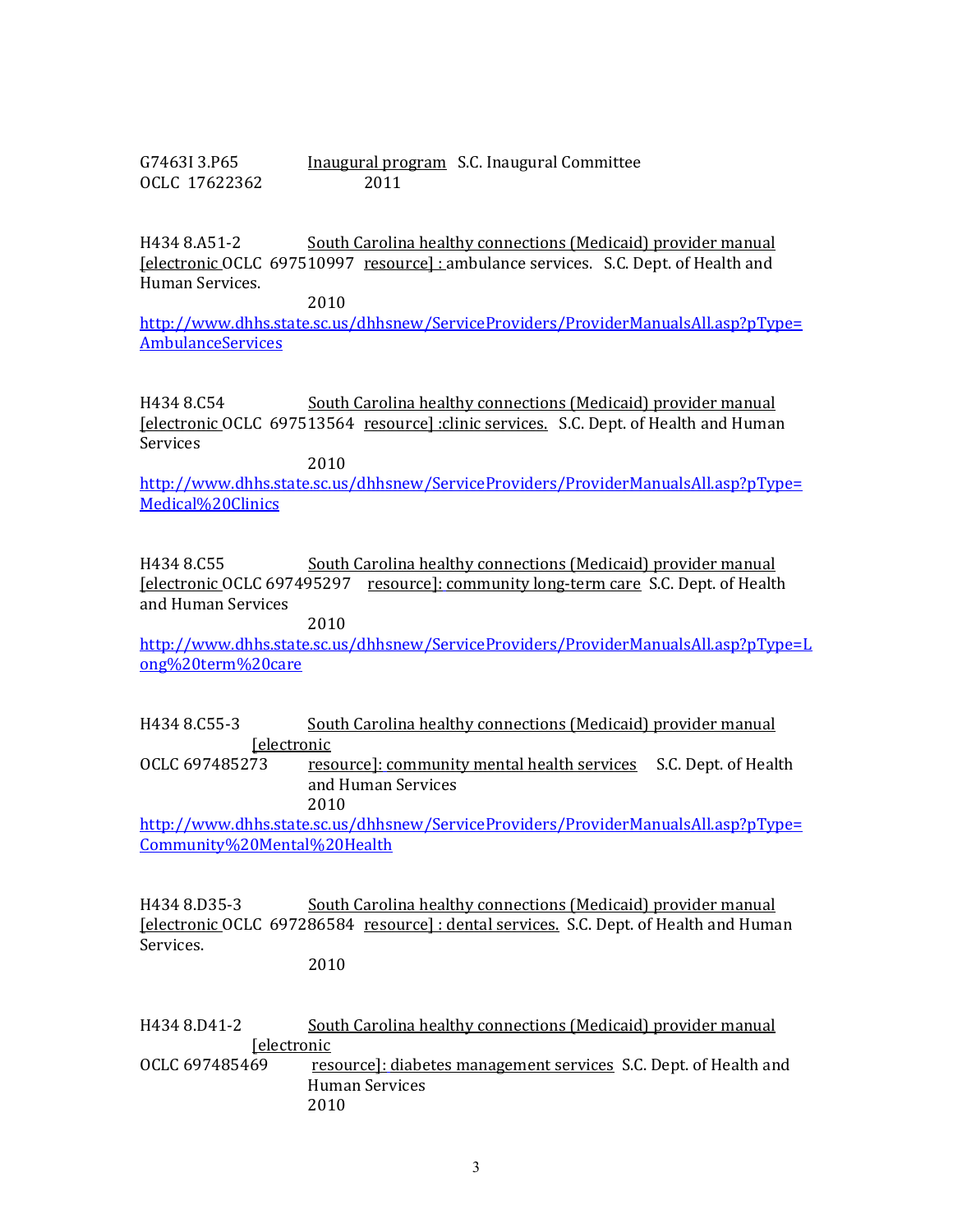http://www.dhhs.state.sc.us/dhhsnew/ServiceProviders/ProviderManualsAll.asp?pType= **Diabetes** 

## H434 8.E16 South Carolina healthy connections (Medicaid) provider manual **[electronic**

OCLC 698248167 resource]: early intervention services S.C. Dept. of Health and Human Services 2010

http://www.dhhs.state.sc.us/dhhsnew/ServiceProviders/ProviderManualsAll.asp?pType= **EarlyInterventionServices** 

H434 8.E28 South Carolina healthy connections (Medicaid) provider manual [electronic OCLC 697485538 resource] : local education agencies.S.C. Dept. of Health and Human Services

2010

http://www.dhhs.state.sc.us/dhhsnew/ServiceProviders/ProviderManualsAll.asp?pType=L ocal%20Education

H434 8.H55‐2 South Carolina healthy connections (Medicaid) provider manual [electronic

OCLC 698085464 resource]: home health services S.C. Dept. of Health and Human Services

2010

http://www.dhhs.state.sc.us/dhhsnew/ServiceProviders/ProviderManualsAll.asp?pType= Home%20Health%20Services

H434 8.H57‐2 South Carolina healthy connections (Medicaid) provider manual [electronic OCLC 698090424 resource] : hospice services. S.C. Dept. of Health and Human Services

2010

http://www.dhhs.state.sc.us/dhhsnew/ServiceProviders/ProviderManualsAll.asp?pType= Hospice%20Services

H434 8.H57‐3 South Carolina healthy connections (Medicaid) provider manual [electronic OCLC 697608194 resource] : hospital services. S.C. Dept. of Health and Human Services 2010

http://www.scdhhs.gov/ServiceProviders/ProviderManualsAll.asp?pType=Hospitals

H434 8.I57 South Carolina healthy connections (Medicaid) [electronic resource] :integrated OCLC 697280020 personal care. S.C. Dept. of Health and Human Services 2010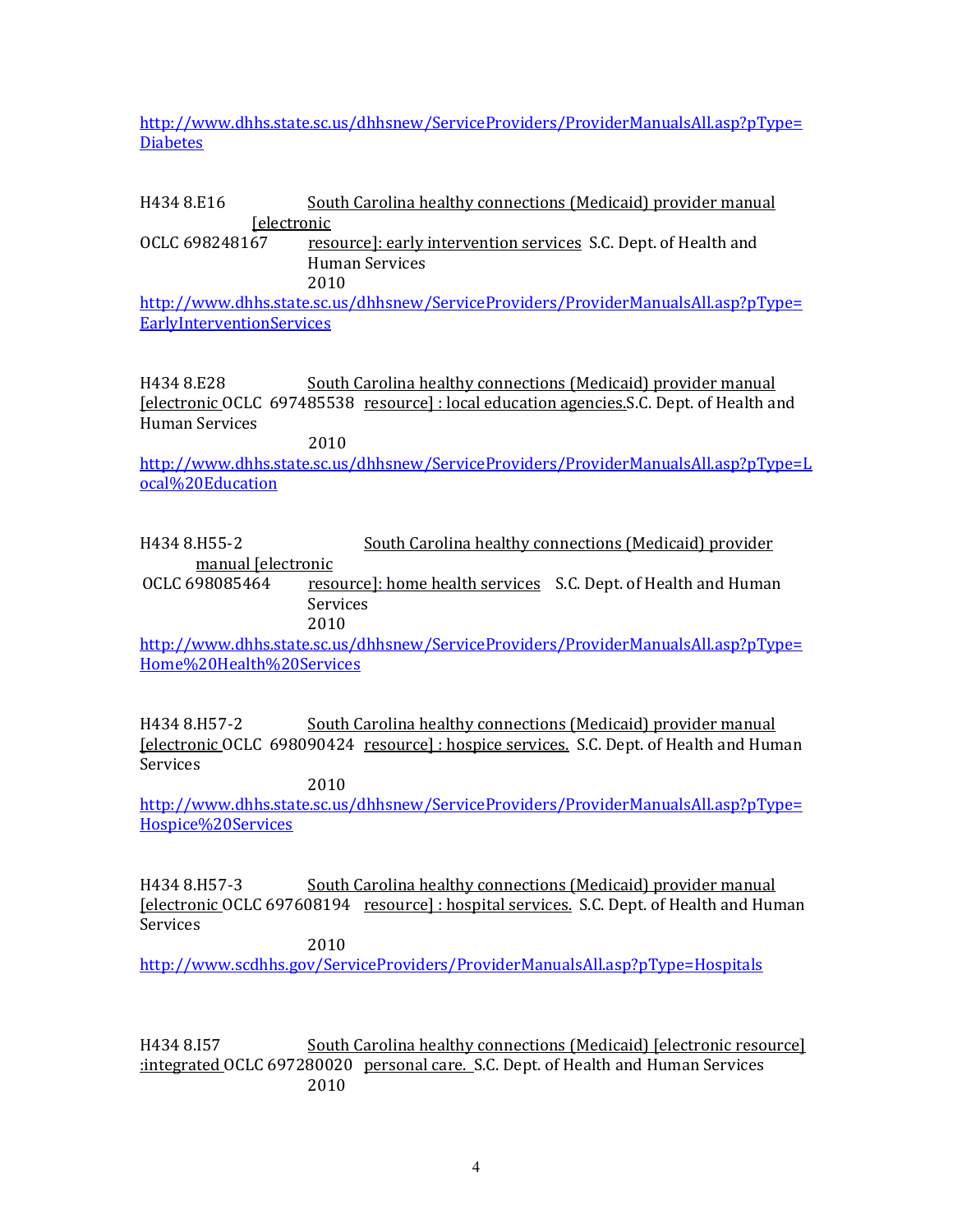http://www.scdhhs.gov/ServiceProviders/ProviderManualsAll.asp?pType=Integrated%20 Personal%20Care

| H434 8.L42-2                  | South Carolina healthy connections (Medicaid) provider manual                      |          |
|-------------------------------|------------------------------------------------------------------------------------|----------|
| OCLC 697283353                | <u> [electronic resource] : licensed independent practitioner's</u>                |          |
|                               | rehabilitative services S.C. Dept. of Health and Human Services                    |          |
|                               | 2010                                                                               |          |
|                               |                                                                                    |          |
|                               |                                                                                    |          |
| H434 8.M32-2                  | South Carolina healthy connections (Medicaid) provider manual                      |          |
| <u>Selectronic</u>            |                                                                                    |          |
| OCLC 697280247                | resource]: durable medical equipment S.C. Dept. of Health and                      |          |
|                               | Human                                                                              | Services |
|                               | 2010                                                                               |          |
|                               | http://www.dhhs.state.sc.us/dhhsnew/ServiceProviders/ProviderManualsAll.asp?pType= |          |
| Durable%20Medical%20Equipment |                                                                                    |          |

H434 8.M32-7 South Carolina healthy connections (Medicaid) provider manual [electronic OCLC 698084297 resource]: enhanced services S.C. Dept. of Health and Human Services

2010

http://www.dhhs.state.sc.us/dhhsnew/ServiceProviders/ProviderManualsAll.asp?pType= **Enhanced** 

H434 8.N86-3 South Carolina healthy connections (Medicaid) [electronic resource] : nursing OCLC 697501403 facility services. S.C. Dept. of Health and Human Services.

2010

http://www.dhhs.state.sc.us/dhhsnew/ServiceProviders/ProviderM anualsAll.asp?pType=Nursing

H434 8.067 South Carolina healthy connections (Medicaid) [electronic resource] :optional OCLC 697278019 state supplementation. S.C. Dept. of Health and Human Services

2010

http://www.dhhs.state.sc.us/dhhsnew/ServiceProviders/ProviderManualsAll.asp?pType= Optional%20State%20Supplemental

H434 8.P41‐3 South Carolina healthy connections (Medicaid) provider manual [electronic OCLC 697277261 resource] : pharmacy billing manual. S.C. Dept. of Health and Human Services

2010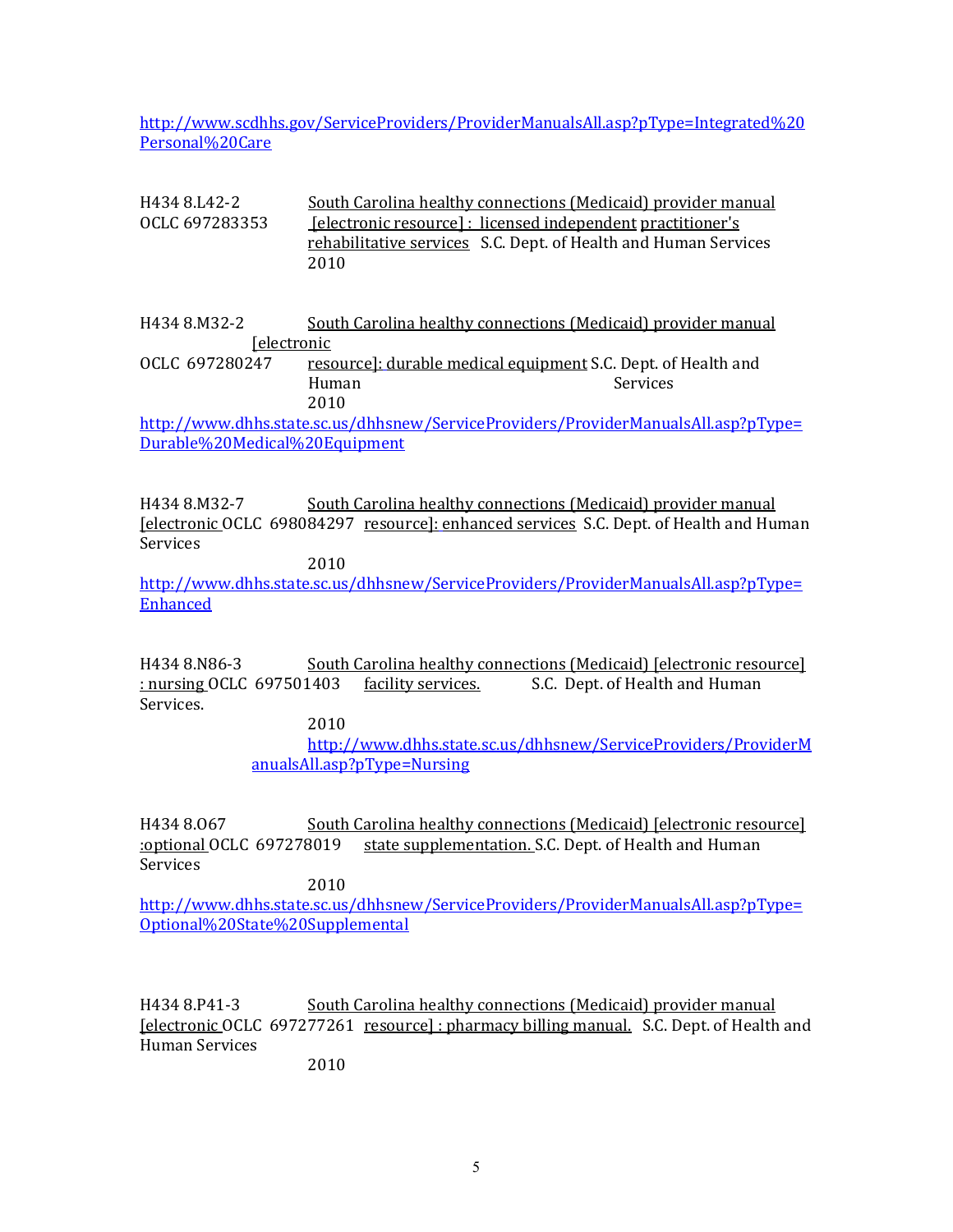H434 8.P49‐3 South Carolina healthy connections (Medicaid) provider manual **[electronic** 

OCLC 698082817 cesource]: physicians, laboratories, and other medical professionals. S.C. Dept. of Health and Human Services 2010

http://www.dhhs.state.sc.us/dhhsnew/ServiceProviders/ProviderManualsAll.asp?pType= **Physicians** 

H434 8.P64‐2 South Carolina healthy connections (Medicaid) provider manual [electronic OCLC 698244820 resource] : private rehabilitation therapy & audiological services. S.C. Dept. *Services.* S.C. Dept. *Services of Health and Human Services* 2010

http://www.scdhhs.gov/ServiceProviders/ProviderManualsAll.asp?pType=RehabilitativeT herapyAudiological

H434 8.P79‐5 South Carolina healthy connections (Medicaid) provider manual **[electronic]** 

OCLC 698250767 resource] : psychiatric hospital services S.C. Dept. of Health and Human Services 2010

http://www.dhhs.state.sc.us/dhhsnew/ServiceProviders/ProviderManualsAll.asp?pType= PsychiatricHospitalServices

- H434 8.R34 South Carolina healthy connections (Medicaid) provider manual **[electronic** OCLC 698094991 resource]: rehabilitative behavioral health services S.C. Dept. of
- Health and Human Services 2010

http://www.scdhhs.gov/ServiceProviders/ProviderManualsAll.asp?pType=RehabilitativeB ehavioralHealthServices

| H434 8.T16-2                   | South Carolina healthy connections (Medicaid) provider manual                      |
|--------------------------------|------------------------------------------------------------------------------------|
| <u>[electronic</u>             |                                                                                    |
| OCLC 698244272                 | <u>resource]: targeted case management</u> S.C. Dept. of Health and                |
|                                | Human Services                                                                     |
|                                | 2010                                                                               |
|                                | http://www.dhhs.state.sc.us/dhhsnew/ServiceProviders/ProviderManualsAll.asp?pType= |
| TargetedCaseManagementServices |                                                                                    |
| H5377 1.                       | Annual report. S.C. Higher Education Tuition Grants Commission                     |
| OCLC 34073870                  | 2009/10                                                                            |
|                                | http://www.statelibrary.sc.gov/scedocs/H5377/002228.pdf                            |
|                                |                                                                                    |

| L6165 3.M56   | More S.C. State Library |
|---------------|-------------------------|
| OCLC 57587685 | Summer/Fall 2010        |